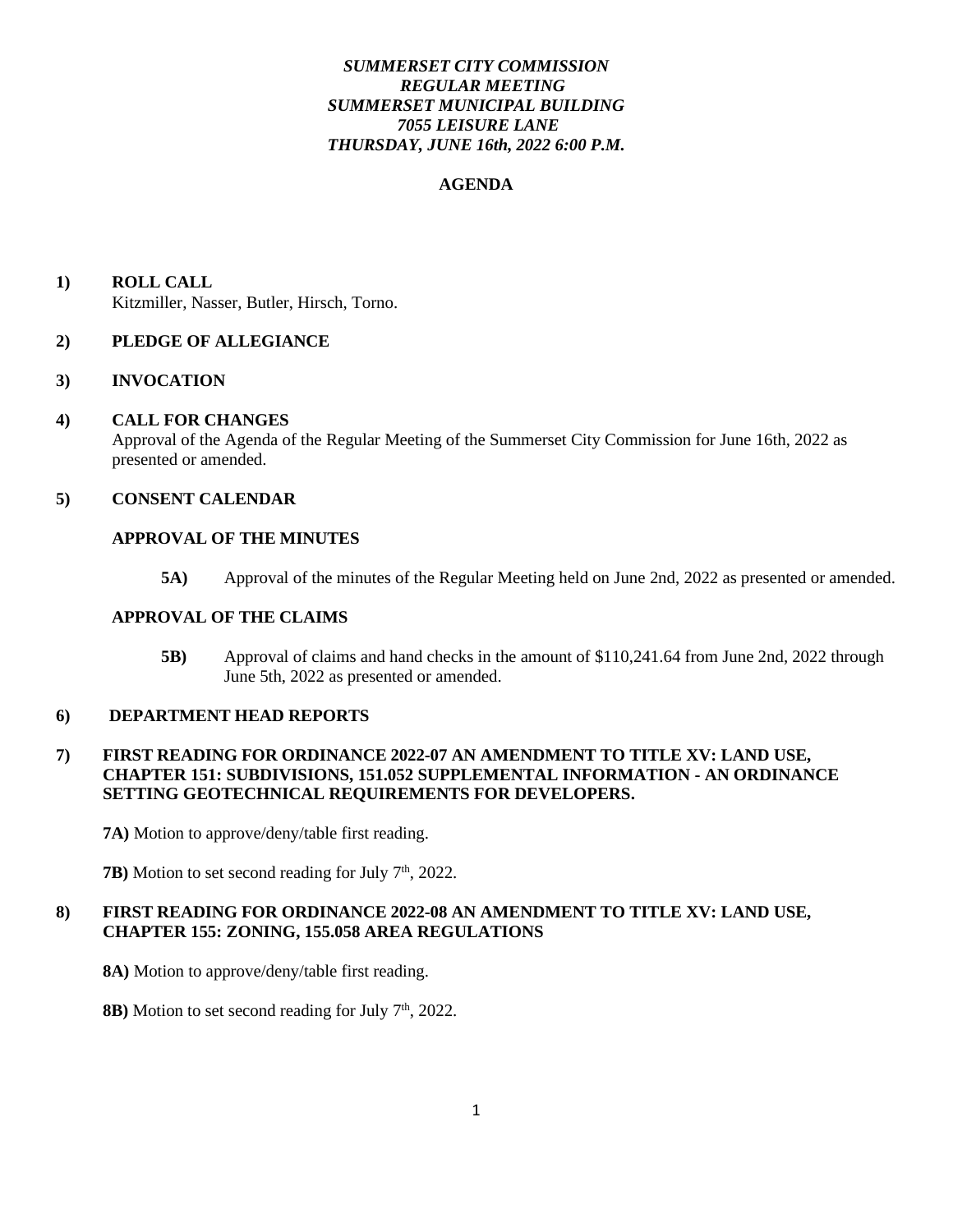# **9) FINAL PLAT – JUSTIN RUDLAND**

Plat of Lots 1 thru 10 of Summerset Meadows Estates, Formerly Tract 2 of Richardson Subdivision. Located in the SW1/4 of Section 31, Township 3 North, Range 7 East, Black Hills Meridian, City of Summerset, Meade County, SD. \*Planning & Zoning Board recommended a do-pass contingent upon a maintenance agreement being drafted on Lots 9 and 10, and contingent upon a turnaround area for the Public Works Department to provide city services.

**9A)** Motion to accept/deny/table the Access Easement.

**9B)** Motion to accept/deny/table the Declaration of Covenant for Road Maintenance.

**9C)** Resolution 2022-08 approve/deny/table.

# **10) PRELIMINARY/FINAL PLAT – SPRING VALLEY ENTERTAINMENT**

Plat of Lot 1, Block 3 of Summerset USA. Formerly a portion of Lot B of the E1/2NW1/4 and a portion of the Tract 3 of the S1/2, All in Section 25. Located in Section 25, Township 3 North, Range 6 East, Black Hills Meridian, City of Summerset, Meade County, South Dakota. \* Planning and Zoning Board Recommended a dopass.

**10A)** Resolution 2022-12 approve/deny/table.

# **11) TASK ORDER 2022-03 INFINITY DRIVE ROADWAY IMPROVEMENTS**

**11A)** Motion to approve/deny the task order done by HDR Engineering.

# **12) CITY OF SUMMERSET GRANT UPDATES**

# **13) CITIZENS INPUT**

# **14) UPCOMING EVENTS:**  City of Summerset Offices will be closed Monday, June 20<sup>th</sup> in honor of the Juneteenth Federal Holiday.

# **15) ITEMS FROM CITY ATTORNEY**

Executive Session per SDCL 1-25-2 for discussing legal, economic development, and personnel issues.

# **16) ADJOURNMENT**

#### *Information regarding accessibility for the disabled may be obtained by calling the Summerset City Finance Officer at 605-718-9858. Individuals needing special accommodations are asked to call at least 48 hours prior to the meeting.*

*All meetings are streamed on Facebook Live.*

*City of Summerset is inviting you to a scheduled Zoom meeting.*

*Topic: City of Summerset's Zoom Meeting Time: Jun 14, 2022 06:00 PM Mountain Time (US and Canada)*

*Join Zoom Meeting https://us02web.zoom.us/j/81945241245?pwd=bzArZWdXSUZ2cWxWOEk1VEZ3RXNxQT09*

# *Meeting ID: 819 4524 1245*